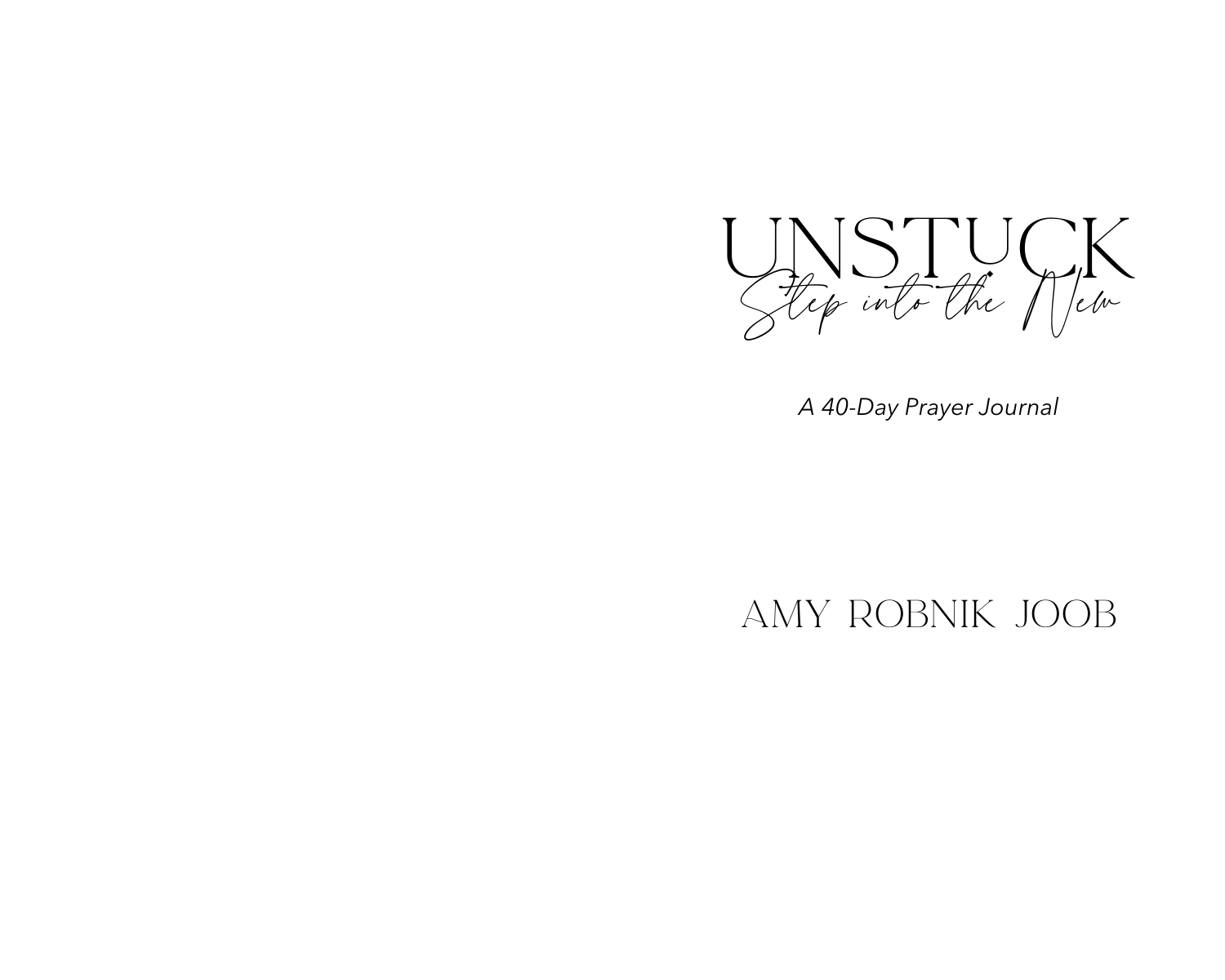### **Copyright © 2021 by Amy Robnik Joob**

All rights reserved. No part of this book may be reproduced or used in any manner without written permission of the copyright owner except for the use of quotations in a book review.

This is a work of creative nonfiction. The events and conversations in this book have been written to the best of the author's ability, but some names and details have been changed to protect the privacy of individuals.

Unless otherwise noted, all scripture is taken from The Holy Bible, New International Version®, NIV® Copyright 1973, 1978, 1984, 2011 by Biblica, Inc. The Living Bible copyright © 1971 by Tyndale House Foundation, Carol Stream, Illinois 60188. All rights reserved worldwide.

For more information, contact: amyjoob@yahoo.com

First paperback edition September 2021

*Front Cover by Mindy Comincioli Back Cover Photo by Kim King Failing Book design by David W. Edelstein*

ISBN: 978-1-7370638-0-3 (paperback) ISBN: 978-1-7370638-1-0 (e-book)

www.amyjoob.com

### *In loving memory of Dianne Matter*

*Thank you for teaching Arianna the keys on piano and me the keys to prayer and being a pioneer. We will hold you in our hearts forever!*

*"Yet, I still belong to you; you are holding my right hand. You will keep on guiding me with your counsel; leading me to a glorious destiny." (Psalm 73:23-24, New Living Translation, Compact Edition)*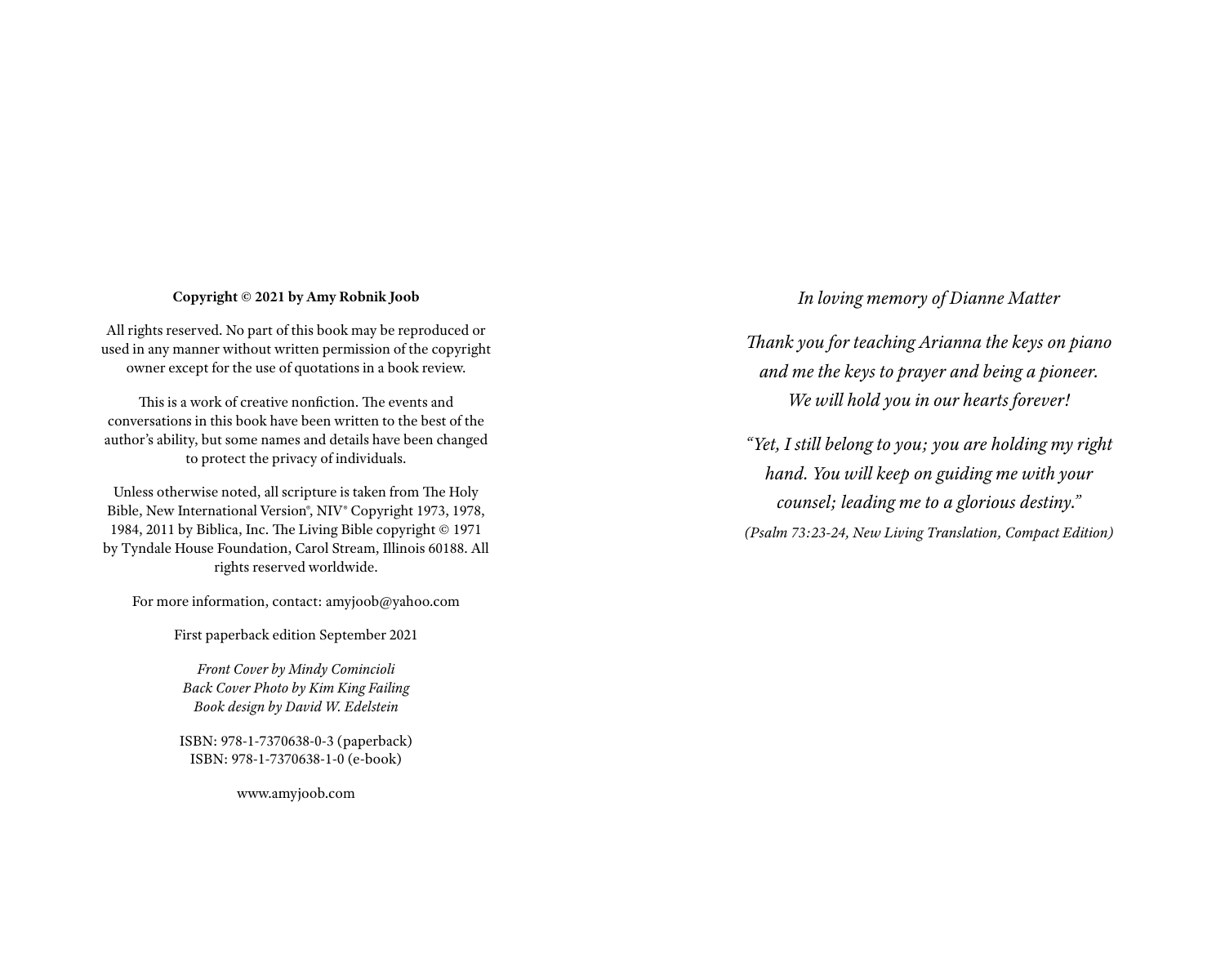Unstuck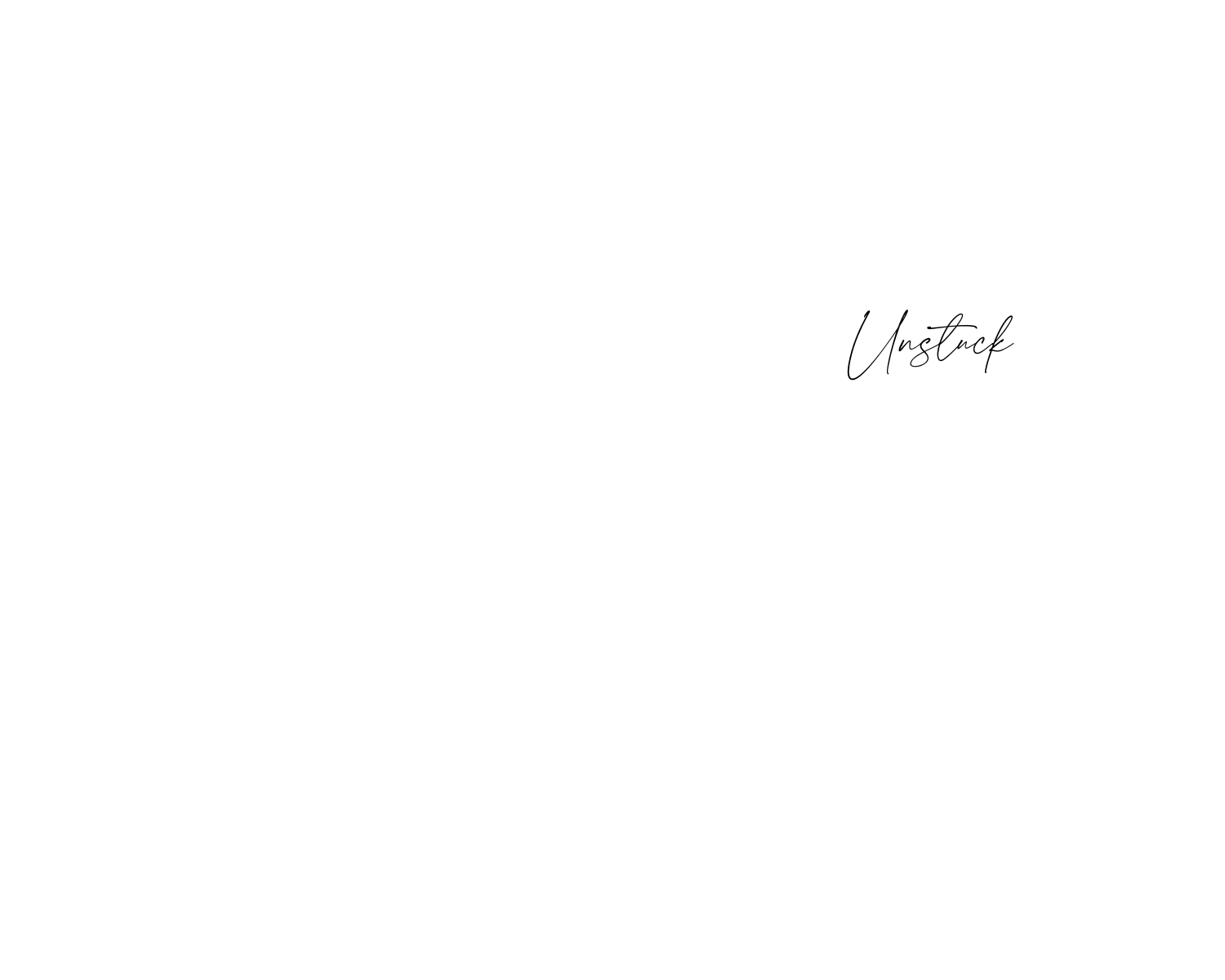$\frac{1}{2}$ ay 1

## Believe in Miracles

I clasped my hand over my mouth, gasped, and froze in shock. I watched the lifeguard pull one lifeless girl and then another one out of the pool. *No!*

Immediately without thinking, I started praying out loud as my eyes stared ahead at the scene playing out before me. *These girls can't be more than five and seven years old. This can't be happening.* I felt like I was dreaming or watching a movie. Yet it was the middle of the day, during a summer heatwave. Only moments before, the pool had been packed with swimmers. Now, two girls lay unconscious, side by side on the pool deck with a growing number of lifeguards surrounding them. They were not moving, breathing, or coming to life. Tears welled up in my eyes and I swallowed the lump in my throat as I imagined being the mom of one of those children. I continued to pray out loud as if I was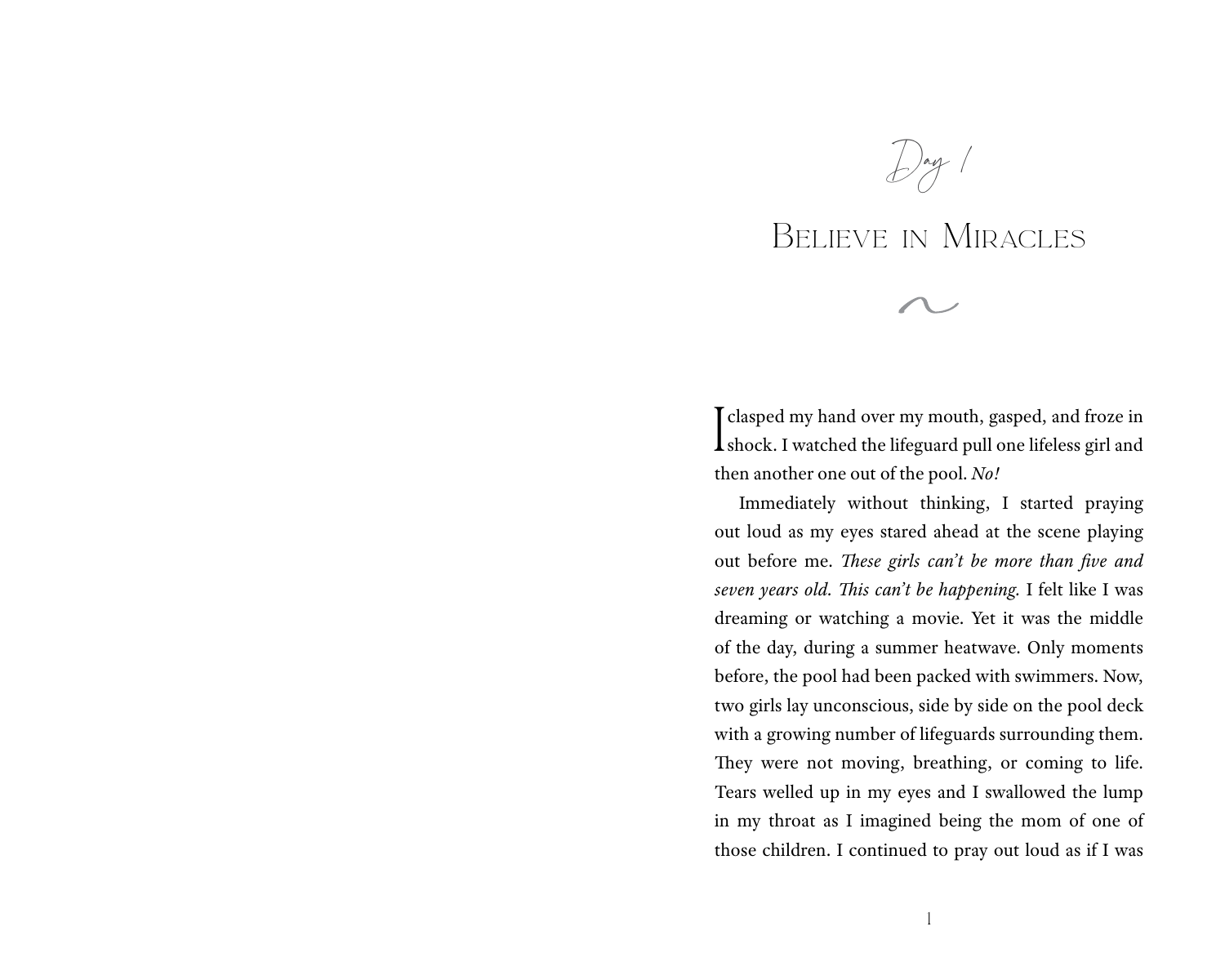praying for my child and gradually with more urgency and authority. "In Jesus' name, I declare these girls will regain consciousness. They will live and not die and declare the works of the Lord in Jesus' name," I prayed and quoted scriptures.

"Mom, you are embarrassing me," Ashton said as he tugged on my arm. "We have to move back to the fence now. The lifeguard is moving everyone back, see?" I noticed our son was slowly following our daughter along with a crowd of parents and children back toward the fence, away from the pool.

As I struggled to collect my thoughts, a kind woman approached me and grabbed my hand. "Keep praying," she emboldened me as she joined with me in prayer. I noticed her on the pool deck just minutes earlier. I admired how a child skipped over and hugged her as they shared a pleasant exchange. *She's my kind of lady. I'd like to be her friend*. And now here we stood, holding hands and crying out to God to save these two young girls.

We both prayed out loud and there was still no movement. We kept praying. The CPR and other strategies they were trying weren't working. I noticed a woman came forward and she wasn't pool staff. *She must be the mom!* My heart broke for her. As we pressed on in prayer, my phone rang. It was my father-in-law, a pastor. I answered and put it on the speaker phone. "Dad, I am so glad you called. We need you to pray with us right now! We are praying for a miracle." I told him the situation and he began to pray with us.

"In Jesus' name, I command death to go NOW and I declare a miracle of healing and resurrection over both of these girls. Just as you raised Lazarus from the dead, I declare both girls will have breath in their lungs and come back to life in Jesus' name," my father-in-law prayed. My new friend and prayer partner and I agreed.

Suddenly, after five of the longest minutes of my life, the younger girl coughed up water, regained consciousness, and started to move. Praise God! We shouted and cried and continued to press on in prayer as the second girl still laid there lifeless.

An ambulance pulled up and they opened the fence. The paramedics hurriedly rushed in with a stretcher. They scooped up the lifeless girl and carried her out. My heart sank. *Is she not going to make it, Lord?* I looked at the clock. It seemed like 10 minutes had passed since they were first pulled from the water. Tears poured down my cheeks as I continued to plead with God for a miracle for the second girl.

"Attention, attention, the pool will now be closed for the day. Please gather your belongings and head to the exit. Thank you." As the announcer's voice rang over the PA, the lifeless girl on the stretcher was wheeled off the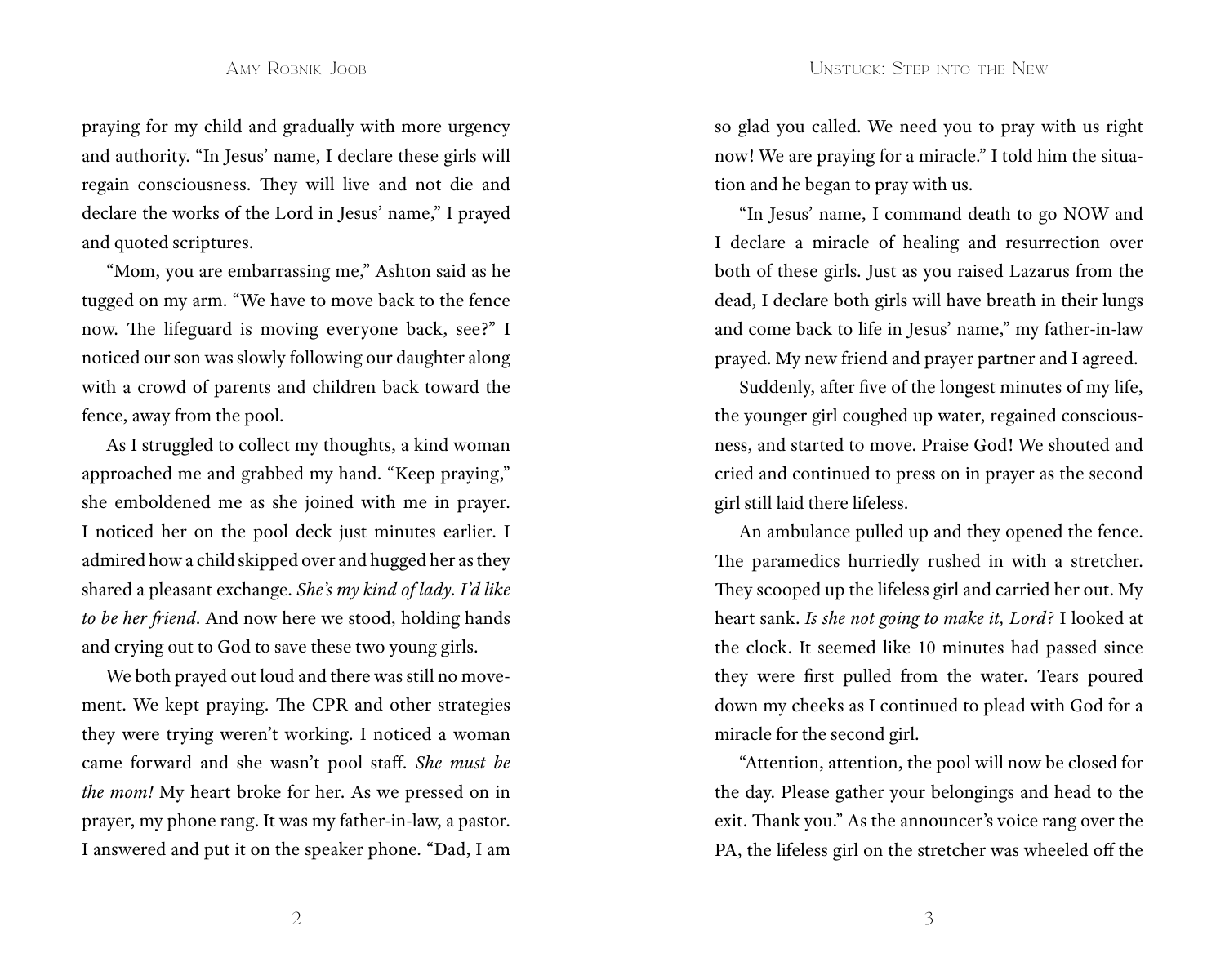pool deck and into the ambulance. I gathered my children and our belongings and quietly shuffled with the crowd of people through the blazing sun toward the exit.

I bumped into my new friend on the way out. "My name is Catherine Vandy, by the way." I introduced myself as well and learned Mrs. Vandy was a teacher at an area elementary school. Her son was also the manager at the pool. She leaned over to whisper in my ear.

"I just talked to my son. She made it! The girl in the ambulance, came to in there. They haven't announced it officially yet, but I wanted you to know. Our prayers worked!" She smiled at me real big, I breathed a sigh of relief and it felt like the weight of the world fell off my shoulders. I smiled back and, dripping with sweat and tears, we gave each other a high five.

What kind of miracle are you believing in God for today? **Mark 11:23 (New King James Version)** says, **"For assuredly, I say to you, whoever says to this mountain, 'Be removed and be cast into the sea,' and does not doubt in his heart, but believes that those things he says will be done, he will have whatever he says."** With God all things are possible!

As you journal today, write down the seemingly impossible thing (s) that you would like to see God do. After you write them down, pray for God to give you a key verse in Scripture. Write down the verse and pray it out loud over your situation. Find someone to share this situation with, and pray and believe together for God to move mountains and do the impossible in your life!

Journal & Pray

God, I am weary and discouraged, but please renew my faith and help me to believe again. I pray You will move this mountain (s) and turn this situation (s) around.

Thank You, God, for teaching me to build up my faith in You. Thank You for showing me a key Scripture I can stand on to believe for a miracle in my life. (Some examples are Mark 11:23, Luke 1:37, Matthew 19:26, Luke 18:27, Mark 10: 27, Mark 11:24, Matthew 21:22, and Matthew 18:19.)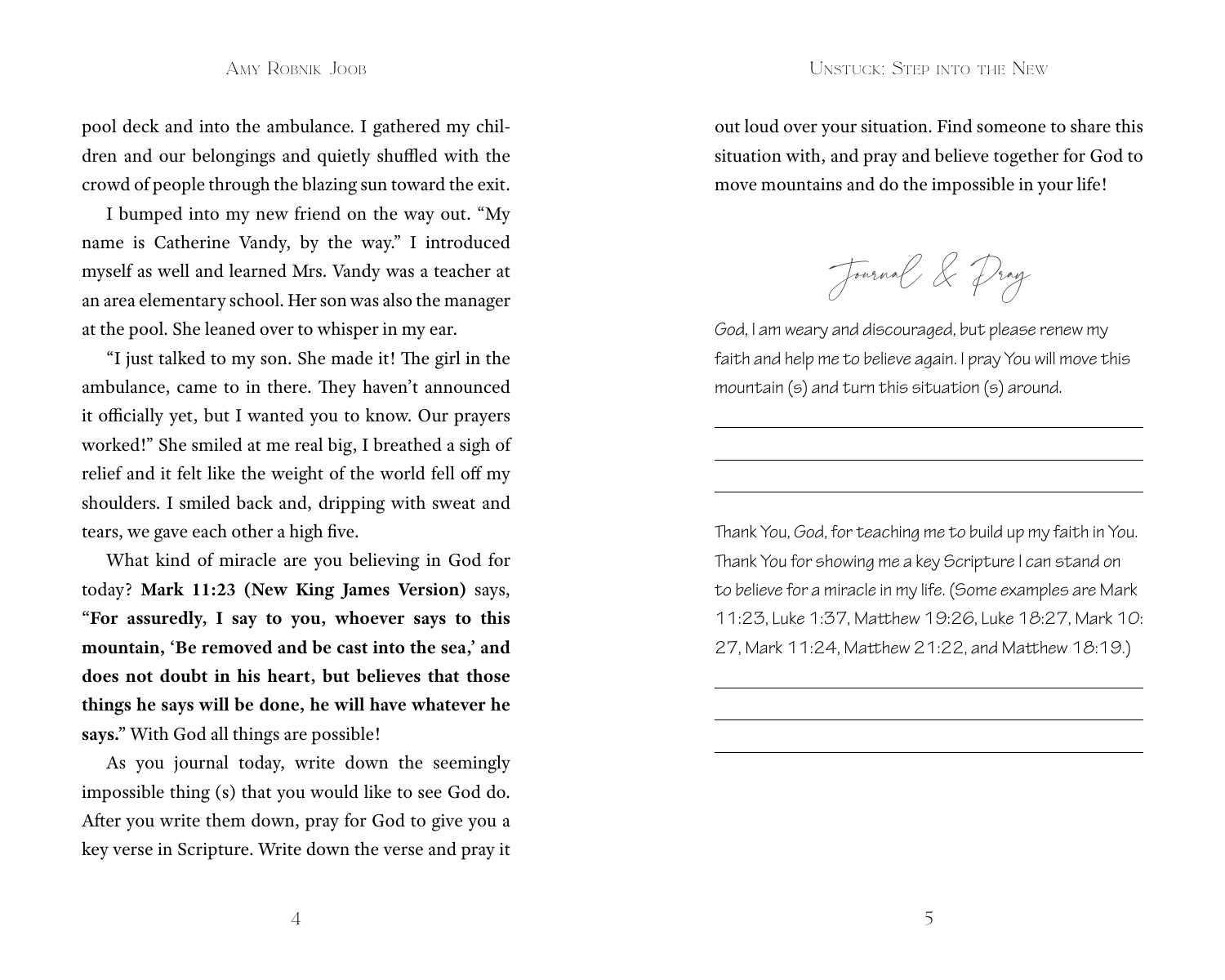Amy Robnik Joob

Journal & Pray

God, I desire to see breakthrough and direction in . . .

The questions I have for You and the place I need to see You move is . . .

God, show me if You are calling me to fast and pray. What type of fast are You calling me to and for how long?



## Hear His Whisper

"Hi, this is Bob Goff here. How can I help you?" I couldn't believe my ears. An hour before I had called Bob, he responded with an email and asked me to give him a call. And when I called, he answered. For weeks after reading his book, *Love Does,* I kept hearing a persistent voice, like a whisper, *Call Bob Goff. Call Bob Goff. He'll tell you what to do.* I finally found the courage to make the call, and I chided myself for not doing it sooner.

During the next twenty minutes, I told Bob about my book being finished, about our current work and financial situation, about our son Ashton's recent Noonan Syndrome diagnosis, and questions I had regarding the next steps in publishing.

"Well, Amy, it comes down to this. Do you want to play intramural softball or major league baseball? This is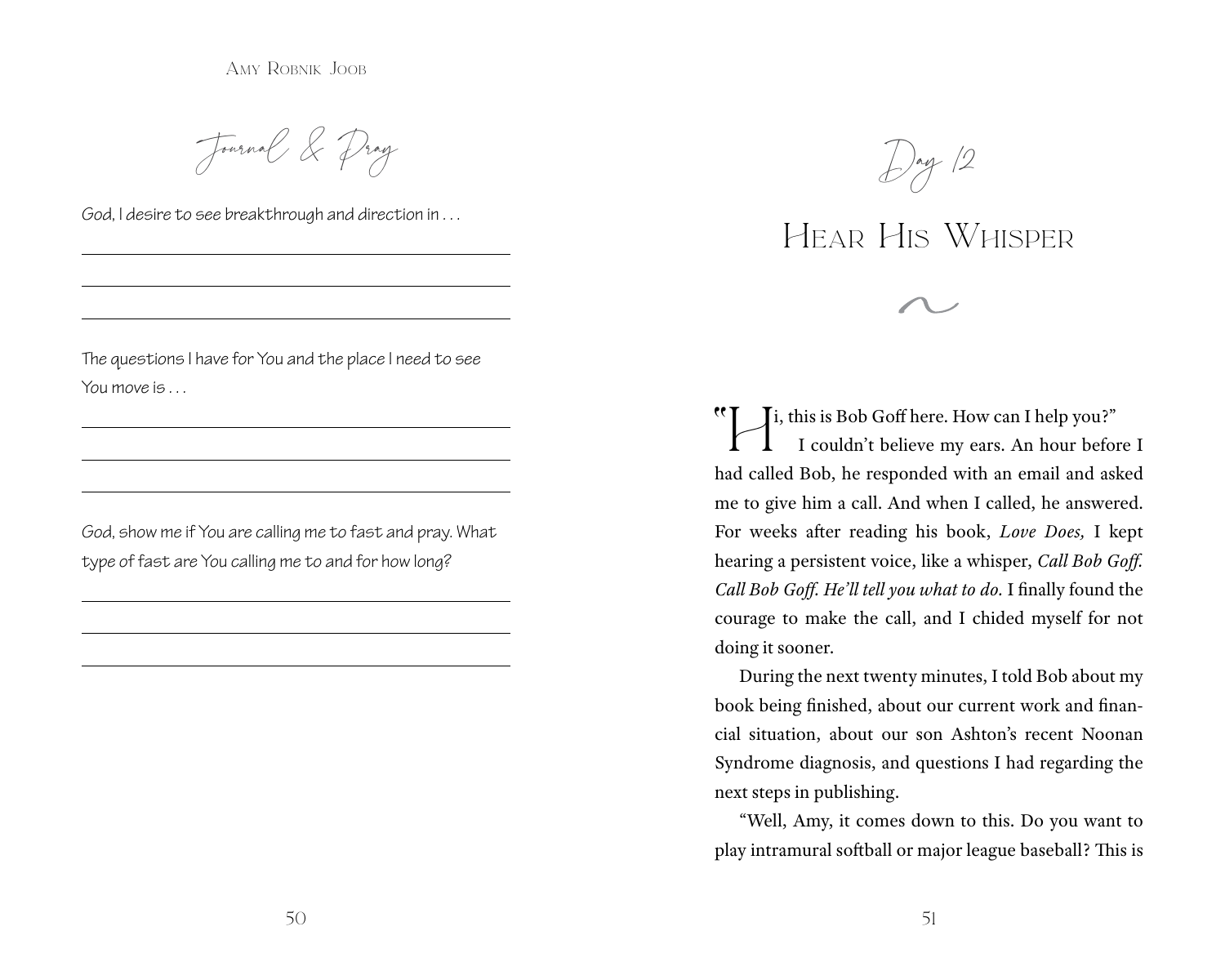the difference between self-publishing and looking for an established publisher. It sounds like with everything you have going on with your son, you may need to find a traditional publisher. And if you want to have a writing career and make money, it's definitely the way to go."

**Jeremiah 33:3 (NKJV)** says, **"Call to Me, and I will answer you, and show you great and mighty things, which you do not know."** Sometimes the answer God has for you is just one phone call away.

I prayed for God to give me direction and answers regarding publishing for several weeks. I kept hearing His still, small voice but I didn't act on it right away. Finally, I mustered up some courage and made the call.

How often are we praying for answers and crying out to God over and over and when He gives us the answer, we ignore what He says? It seemed a little crazy for me to call Bob Goff. *He's not going to want to talk to me, he doesn't even know me. He probably won't even answer my call.* Yet, once I stepped out in faith and followed God's direction, I got the answers I had been searching for all along.

After that conversation, I found the courage to register and go to my first writing and publishing conference. I met my publisher there, and it was like a divine appointment. Although they are an independent publisher, they were exactly what I needed to publish my first book. I still hope to publish through a traditional publisher someday and truly believe God will lead me there step by step.

Is there an area in your life where you feel stuck? Is there something you have been praying about for a long time? What do you hear or sense God is leading you to do? Take time to listen as you write down not only the problem you are seeking a solution for but also the words you hear God speaking to your heart. As He reveals to you the next steps, I dare you to courageously move forward. You may be pleasantly surprised.

As you journal today, take time to write down each of the problems you have been facing. After you write each problem down, prayerfully ask God for direction. Listen and write down the promptings or the responses you get in your prayer time. What individuals, books, courses, or solutions is He leading you to? As you write down each problem and each solution, prayerfully ask God which one you should start on first and then courageously take the next right step.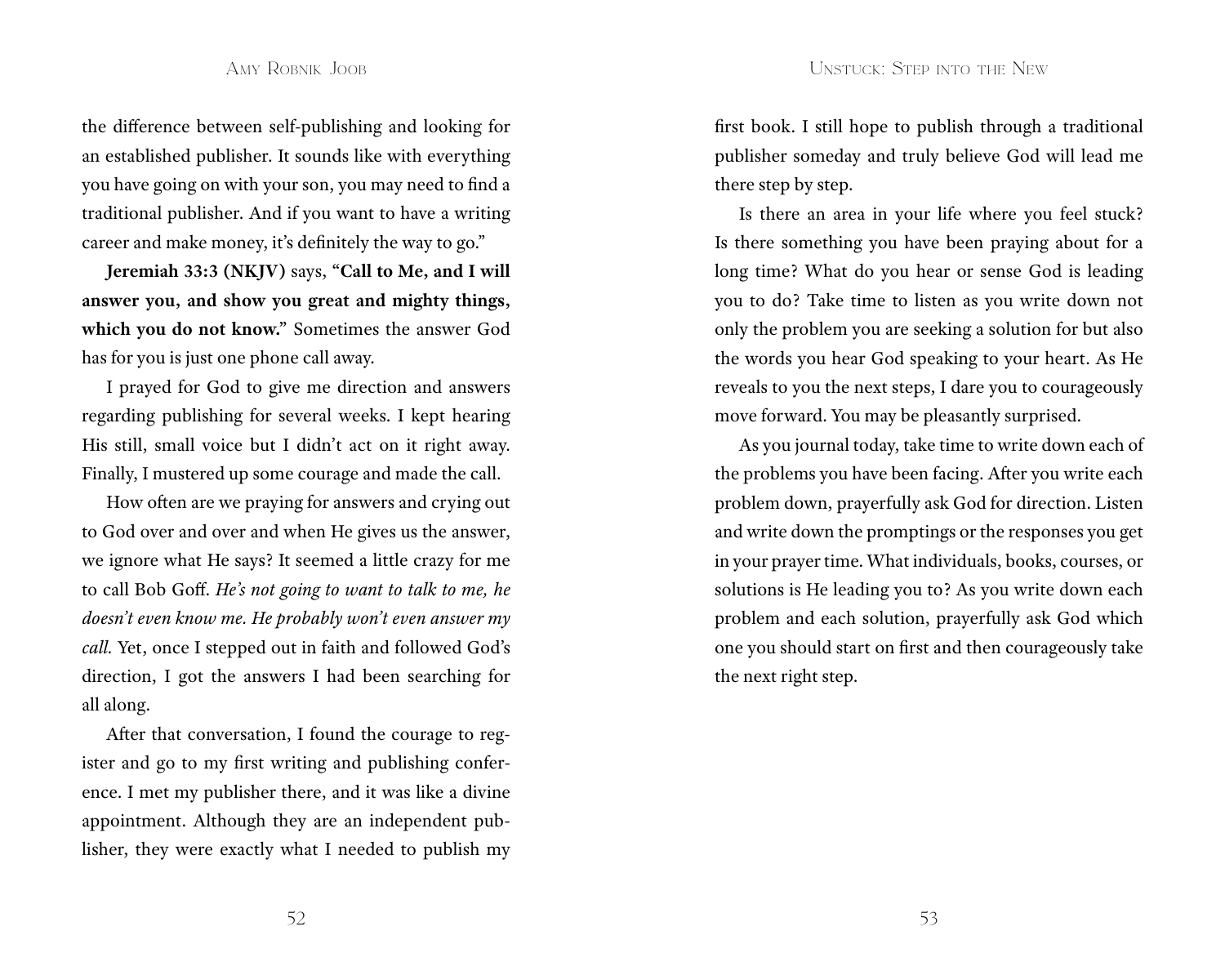Amy Robnik Joob

Journal & Pray

For example:

| Problem                                    | Mentor, Person, Text, or Course                          |
|--------------------------------------------|----------------------------------------------------------|
| Mortgage too high                          | Sign up for Financial Peace<br>University by Dave Ramsey |
| Health struggles with food/diet            | Meet with a dietician or<br>nutritionist                 |
| Need direction with writing/<br>publishing | Find an editor to work with on<br>the book               |

|                                                                                                                                                                                                                                                                                                                                                                                                                                                                                                                                          | <u> 1980 - Johann John Stone, markin amerikan bisa da</u>                       |
|------------------------------------------------------------------------------------------------------------------------------------------------------------------------------------------------------------------------------------------------------------------------------------------------------------------------------------------------------------------------------------------------------------------------------------------------------------------------------------------------------------------------------------------|---------------------------------------------------------------------------------|
| 2.                                                                                                                                                                                                                                                                                                                                                                                                                                                                                                                                       |                                                                                 |
| $\begin{minipage}{.4\linewidth} 3. \begin{tabular}{l} \hline \textbf{3.} \end{tabular} \end{minipage} \begin{minipage}{.4\linewidth} \begin{tabular}{l} \hline \textbf{4.} \end{tabular} \end{minipage} \end{minipage} \begin{minipage}{.4\linewidth} \begin{tabular}{l} \hline \textbf{5.} \end{tabular} \end{minipage} \begin{minipage}{.4\linewidth} \begin{tabular}{l} \hline \textbf{6.} \end{tabular} \end{minipage} \end{minipage} \begin{minipage}{.4\linewidth} \begin{tabular}{l} \hline \textbf{1.} \$                        |                                                                                 |
| $\begin{array}{c} \n4. \quad \textcolor{blue}{\overbrace{\text{2.22}}\textcolor{blue}{\overbrace{\text{2.33}}\textcolor{blue}{\overbrace{\text{2.43}}\textcolor{blue}{\overbrace{\text{2.53}}\textcolor{blue}{\overbrace{\text{2.63}}\textcolor{blue}{\overbrace{\text{2.63}}\textcolor{blue}{\overbrace{\text{2.63}}\textcolor{blue}{\overbrace{\text{2.63}}\textcolor{blue}{\overbrace{\text{2.63}}\textcolor{blue}{\overbrace{\text{2.63}}\textcolor{blue}{\overbrace{\text{2.63}}\textcolor{blue}{\overbrace{\text{2.63}}\textcolor$ |                                                                                 |
| $5.$                                                                                                                                                                                                                                                                                                                                                                                                                                                                                                                                     | the contract of the contract of the contract of the contract of the contract of |



### Spread Kindness **EVERYWHERE**

G*ive her the \$20 in your pocket. This is a thankless job.* I walked into the bathroom at O'Hare Airport in Chicago and I took in the lady sweeping out the stalls and dumping garbage into the large rolling trash can next to her. *I know what this feels like.* Years earlier, I had my own cleaning business on the side when I was breaking into modeling. I walked over and handed the young woman the cash from my pocket. "Thank you for all your hard work. I know this isn't easy . . . Keep up the good job!"

I felt compelled to bless this stranger and let her know her hard work was not in vain. I noticed her and, more importantly, God noticed her. I had once been in her shoes as I, too, cleaned other people's houses, apartments, and floors. As I cleaned toilets and kitchen sinks,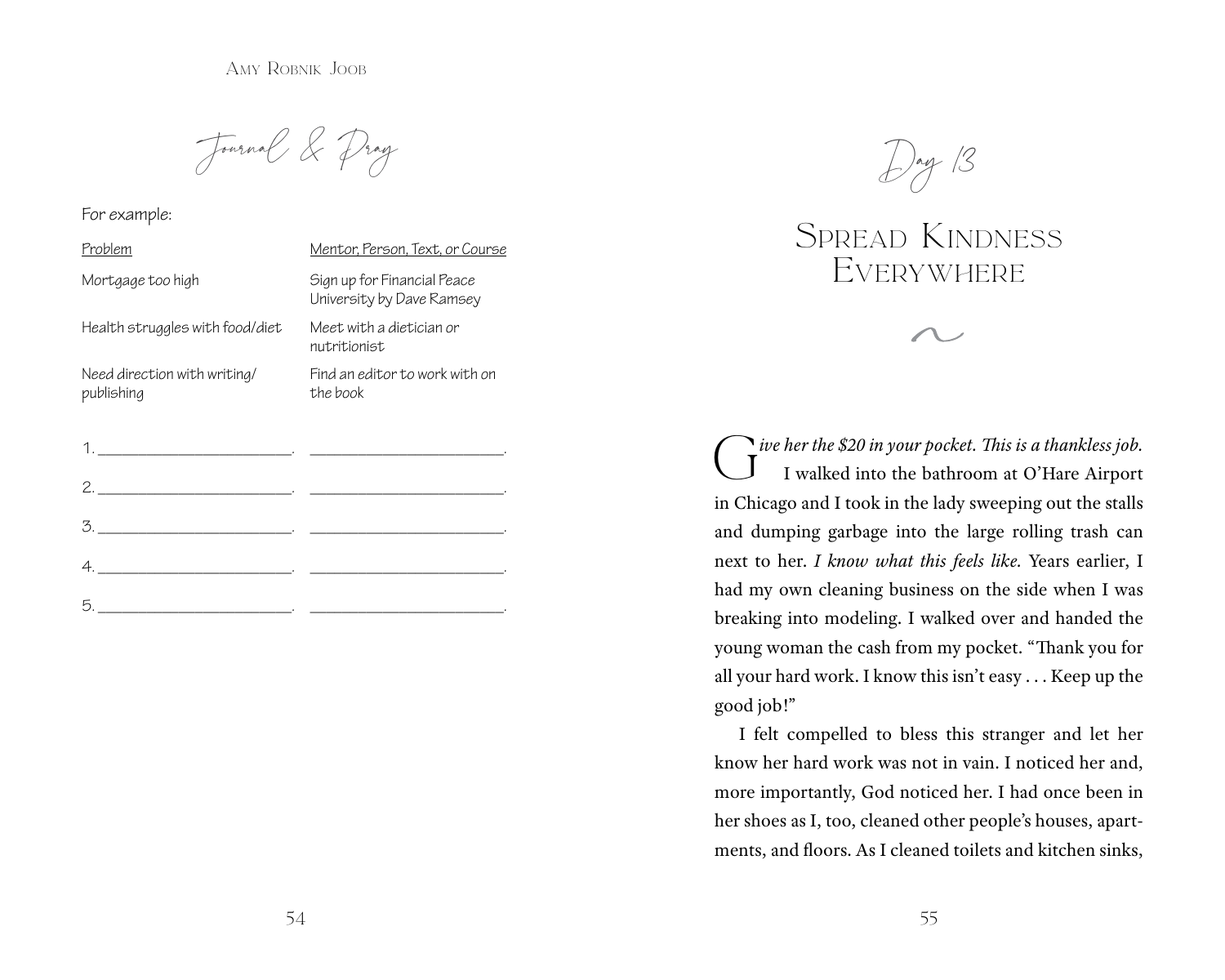I prayed for the homeowners, my husband, and for God to open doors for me in the modeling industry. I made the most of it by listening to Christian radio and praying as I cleaned. I felt a certain solace cleaning and praying as it was quite the contrast from the stress and busyness I experienced managing the teen center.

As I reflected on my cleaning days, my heart swelled with gratitude for how God answered my prayers and provided contracts with Porsche Cars North America and with Met-Rx Sports Nutrition. My desire was to give back and be a blessing. God had blessed me with agents and clients that treated me well, and I wanted to bless others in return.

While traveling and modeling over the years, I looked for people to shower with mercy. I wanted to share God's love and kindness as I knew it was the main reason He called me into the business. A Christian speaker on the radio said, "God wants us to show kindness to everyone, from the janitor to those in jail, to the people at the top and everyone in between." He sees all our acts of kindness and blesses us for our efforts. **Matthew 6:3–4** says, **"But when you give to the needy, do not let your left hand know what your right hand is doing, so that your giving may be in secret. Then your Father, who sees what is done in secret, will reward you."** I purposely looked for people to bless that could never pay me back in return. And over the years, people have unexpectedly blessed me and my family in ways we could never pay back either. God works in amazing and mysterious ways!

On my very first big modeling job, I shared the love of God with my team. I was hired to do theatrical runway shows across the U.S. for Sally's Beauty Supply. Two other girls and I were the "Face of Sally's," and with distinct mime-type make-up, donning red catsuits, we slinked across the stage between the dancers at each performance. We traveled with a team of nine other women and my goal on the multi-city, hair show tour was to get to know each model/dancer, share my testimony with her, and be a source of encouragement. It helped me to focus on others and forget about my worries and insecurities as we worked at each show. By the end of the tour our choreographer, John, handed out awards. "And now our Miss Congeniality Award goes to . . . Amy Joob!"

It pays to be kind. The biggest reward for showing kindness is the warm feeling you get inside when you know you helped meet a need at the exact right time and place. I receive more joy in my life by giving than by receiving. Giving can lift you out of anxiety and discouragement and help you see your circumstances in a whole new way. Who is God prompting you to show kindness to today? Take some time to journal and write down the